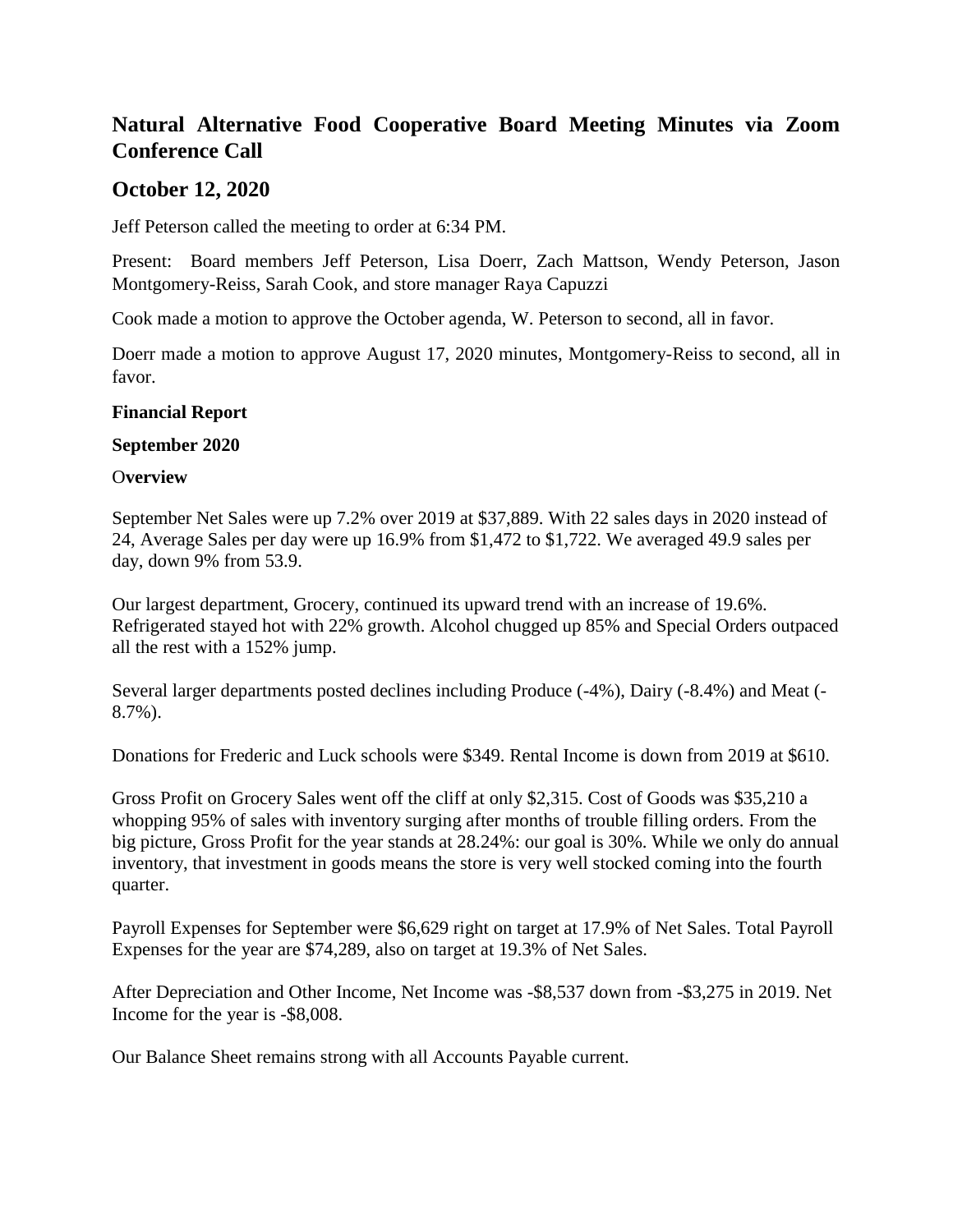## **Year to Date Profit/Loss (YTD)**

| Net Sales 2020 YTD: \$384,814 | Net Income 2020 YTD: -\$8,008 |
|-------------------------------|-------------------------------|
| Net Sales 2019 YTD: \$339,513 | Net Income 2019 YTD: \$1,543  |
| Increase: \$45,301 or 13.3%   | Decrease: \$9,551             |

Mattson made a motion to approve September 2020 financials. Montgomery-Reiss to second, all in favor.

## **Manager Report**

## Financials

- There were 127.67 Less hours used in September 2020 vs. Sept 2019.
- There have been multiple departments that have increased in August and September 2020 compared to August and September 2019.
- Dairy/nondairy, meat/fish, bakery, gifts/kitchen, health/beauty, books/cards are departments that have decreased year to year September 2019 to September 2020 compared to the increase that September 2018 to September 2019 had.
	- Many of these departments were able to sustain full shelves, something that we have struggled with over the past months. This primarily has to do with product unavailability when ordered.

## **Operations**

- The consignment area is beginning to take on an updated fresh look with added kitchen products.
- The awning was cleaned October 5, 2020 and just waiting to detail the flappy part.
- An interview was to take place to fill staffing needs, but that individual took a position elsewhere prior to the interview. The Co-op is still looking for one person that is of the age 18 or older. It is a possibility that we may be able to get by until Debbie comes back in November if confirmed.
- A four hour per week cleaning staff was hired who started Monday October 5th.

## **Discussion**

## **COVID-19 Policy**

The board has been working on a Covid-19 policy that would give employees guidelines to follow in the event that a direct contact, symptomatic, or Covid positive case takes place at the